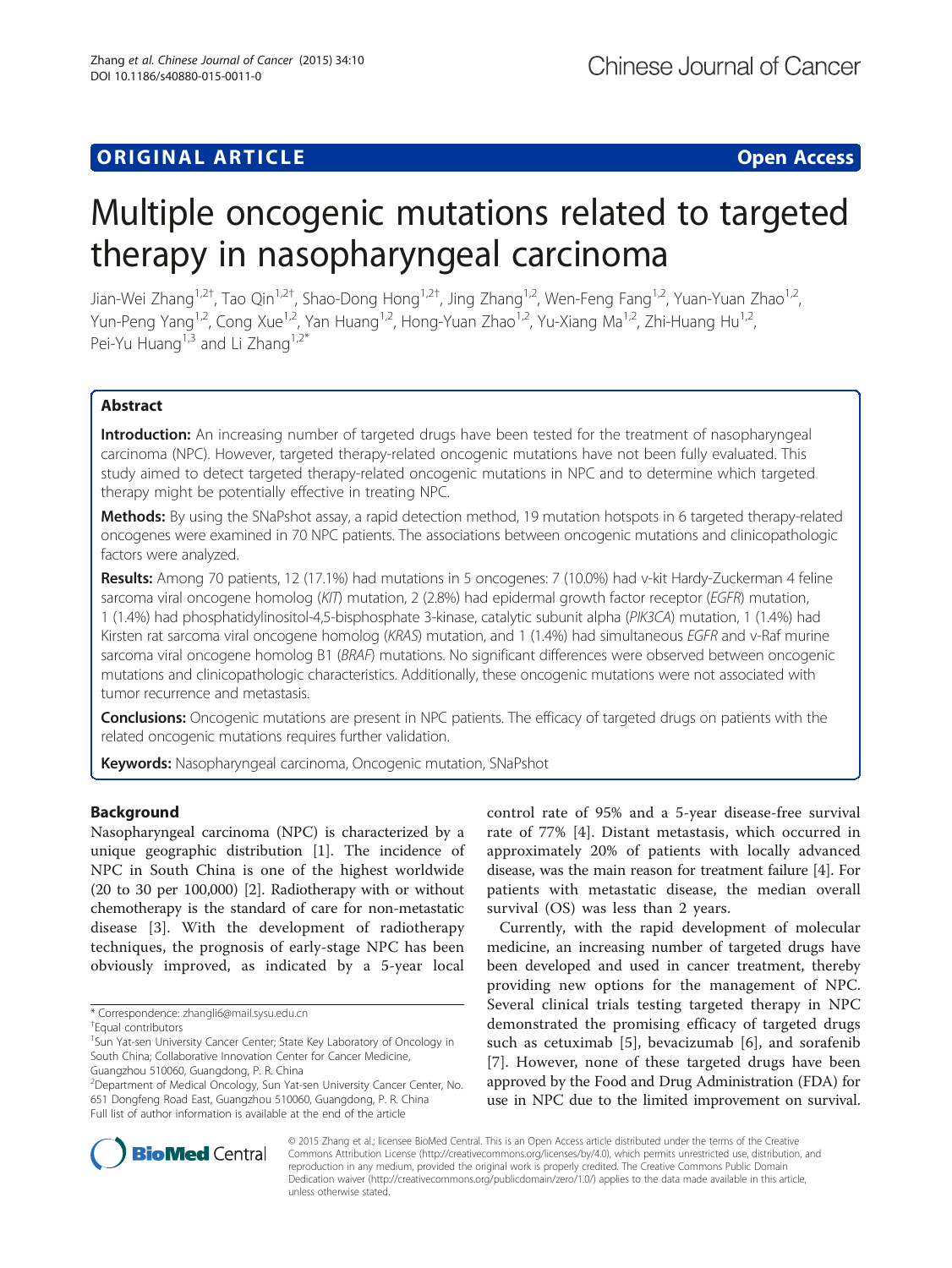| nasopharyngeal carcinoma (NPC)  |                        |
|---------------------------------|------------------------|
| Characteristic                  | Number of patients (%) |
| Sex                             |                        |
| Man                             | 46 (65.7)              |
| Women                           | 24 (34.3)              |
| <b>Smoking status</b>           |                        |
| Smoker                          | 29 (41.4)              |
| Non-smoker                      | 41 (49.2)              |
| Clinical stage                  |                        |
| I                               | 2(2.9)                 |
| $\mathbf{I}$                    | 14 (20.0)              |
| $\mathbb{H}$                    | 39 (55.7)              |
| $\mathsf{IV}$                   | 15(21.4)               |
| EBV copy number                 |                        |
| >1,000                          | 59 (84.3)              |
| < 1,000                         | 11(15.7)               |
| <b>Therapy</b>                  |                        |
| No treatment                    | 1(1.4)                 |
| Radiotherapy                    | 16 (22.9)              |
| Chemoradiotherapy               | 53 (75.7)              |
| <b>Recurrence or metastasis</b> |                        |
| Yes                             | 11(15.7)               |
| No                              | 59 (84.3)              |

<span id="page-1-0"></span>

| Table 1 Clinical characteristics of 70 patients with |  |
|------------------------------------------------------|--|
| nasopharyngeal carcinoma (NPC)                       |  |

EBV, Epstein-Barr virus.

In fact, not all of the patients could benefit from targeted therapy. The sensitivity of targeted drugs is related to the genetic makeup of individual tumors; therefore, the identification of somatic mutations is increasingly important in the clinical management of cancer [[8](#page-5-0)].

Different types of targeted drugs have been tested in clinical trials for NPC, including monoclonal antibodies against epidermal growth factor receptor (EGFR) and vascular endothelial growth factor (VEGF) as well as small-molecule tyrosine kinase inhibitors (TKIs) [[5-7](#page-5-0)]. These drugs had different mechanisms of inhibiting molecular signaling pathways. Monoclonal antibodies against EGFR, such as cetuximab and nimotuzumab, bind to EGFR to block its downstream signaling pathway. Additionally, the monoclonal antibody against VEGF had anti-angiogenic effects. Among small-molecule TKIs, such as sorafenib, famitinib, and dasatinib, most were multi-targeted TKIs. However, until now, few studies have focused on the roles of oncogenic mutations in NPC, and the results are controversial. No specific oncogenic target has yet been identified in NPC for targeted therapy [[9\]](#page-5-0).

Here, we aimed to evaluate the prevalence of targeted therapy-related oncogenic mutations in NPC using the SNaPshot assay and to identify potentially effective targets in NPC. We mainly focused on the EGFR signaling pathway components, including EGFR, phosphatidylinositol-4,5 bisphosphate 3-kinase, catalytic subunit alpha (PIK3CA), Kirsten rat sarcoma viral oncogene homolog (KRAS), and v-Raf murine sarcoma viral oncogene homolog B1 (BRAF). In addition, the v-kit Hardy-Zuckerman 4 feline sarcoma viral oncogene homolog (KIT) gene was also analyzed. All of these factors are common hotspots for mutations in cancer.

#### Methods

#### Patient selection

Consecutive patients who were pathologically diagnosed with NPC between April 2012 and December 2012 at the Sun Yat-sen University Cancer Center (Guangzhou, China) for whom fresh-frozen tissue samples were available were enrolled. The clinicopathologic information of all patients was collected, including sex, age, tumor stage, pathologic type, and treatment regimen. Tumor stage was classified according to the Union for International Cancer Control (UICC) 2010 NPC TNM staging system. Fresh nasopharyngeal tissue samples were obtained from all patients. Informed consent forms outlining tissue collection and clinical information analyses were signed by all patients. The protocol was approved by the institutional ethics committee of the Sun Yat-sen University Cancer Center.

#### DNA extraction

Fresh frozen tissues confirmed to be NPC by hematoxylin and eosin staining were obtained and stored in microtubes at −80°C. DNA was extracted by using the QIAamp DNA extraction kit (QIAGEN, Shanghai, China) according to the manufacturer's protocol. Briefly, these tissues were transferred to 1.5-mL Eppendorf tubes, treated with animal tissue lysis buffer, and incubated with proteinase K at 56°C overnight. After tissue lysis, 200 μL alkaline lysis buffer and 200 μL ethanol were added. The lysate was then transferred to the QIAamp MinElute column, 20 μL elution buffer was added, and the DNA was collected.

#### SNaPshot assay

Multiple oncogenic mutations were detected with the SNaPshot multiplex kit (QIAGEN, Shanghai, China), which involves multiplex polymerase chain reaction (PCR), multiplexed single-base primer extension, and capillary electrophoresis. The experiment was performed according to the instructions of the kit. Five oncogenes, EGFR, PIK3CA, KRAS, BRAF, and KIT, were detected, which were mainly involved in the EGFR signaling pathway. The SNaPshot assay is more flexible and slightly more sensitive than direct sequencing [\[10,11\]](#page-5-0).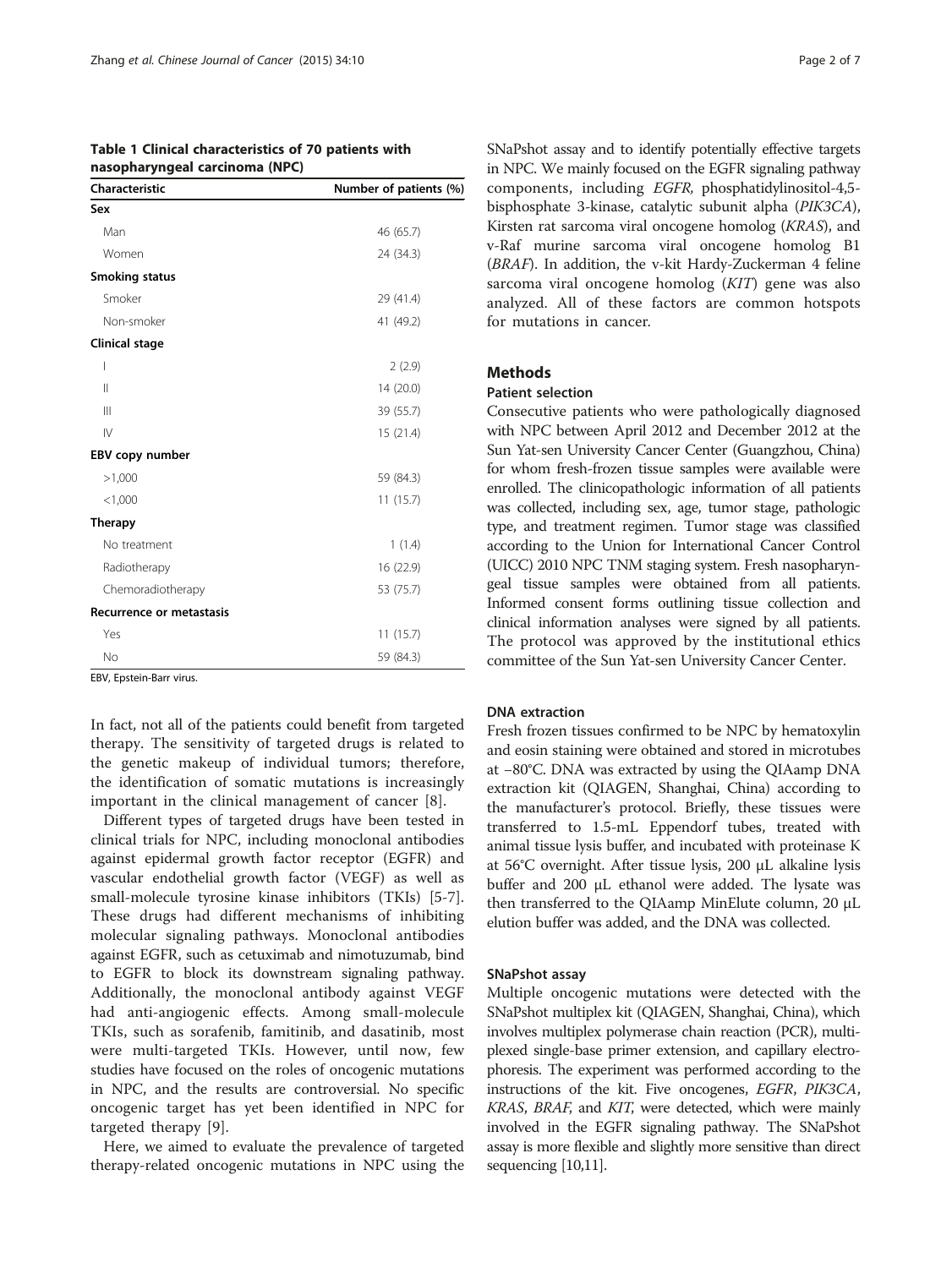#### Statistical analysis

The associations between oncogenic mutations and clinicopathologic parameters were assessed with Fisher's exact test or Student's t test. A P value of less than 0.05 was considered significant. SPSS software 16.0 (SPSS Inc., Chicago, IL, USA) was used in the statistical analysis.

#### Results

#### Patient characteristics

A total of 70 patients were enrolled for the analysis. Among the 70 patients, 46 were men and 24 were women, with a median age of 46 years (range, 24 to 73 years). According to the WHO histological classification, all patients were diagnosed with non-keratinizing

undifferentiated carcinoma. The median follow-up duration was 25.8 months, with January 2014 as the last follow-up date. Only 11 patients had tumor recurrence or metastasis. The baseline characteristics of all patients are shown in Table [1](#page-1-0).

#### Oncogenic mutation profiles

Nineteen mutation hotspots of 5 targeted therapy-related oncogenes were examined in 70 NPC patients. Among the 70 patients, 12 (17.1%) had mutations in 5 oncogenes: 7 (10.0%) had KIT (M541L) mutation, 2 (2.8%) had EGFR (T790M) mutation, 1 (1.4%) had PIK3CA (H1047R) mutation, 1 (1.4%) had KRAS (G13D) mutation, and 1 (1.4%) had simultaneous EGFR and BRAF (V600E) mutations (Figures 1 and [2](#page-3-0)).

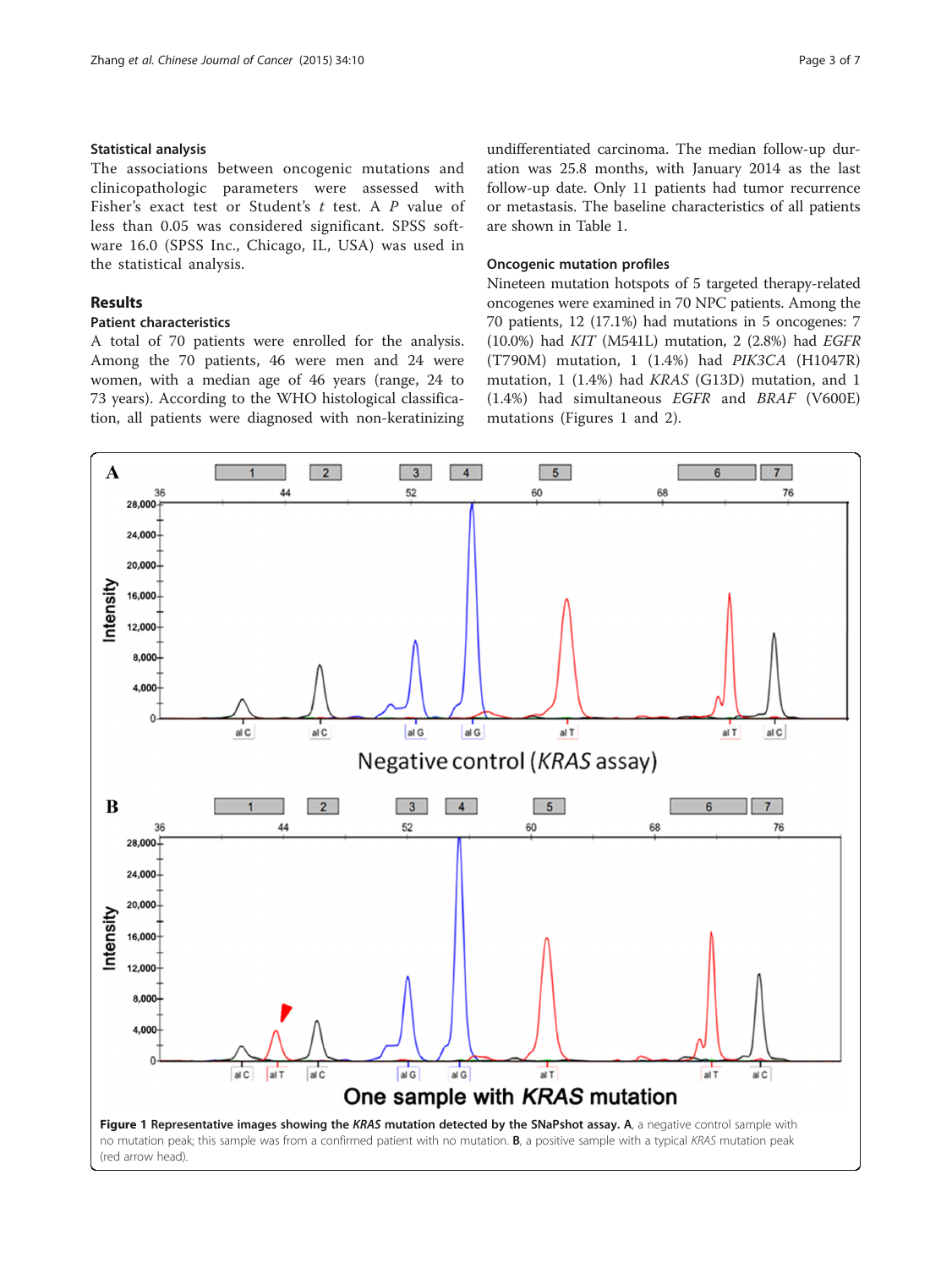<span id="page-3-0"></span>

#### Associations between oncogenic mutations and clinicopathologic characteristics

Between the mutation and wild-type groups, no significant differences were observed for the clinicopathologic factors, including age, sex, clinical stage, EBV copy number, and recurrence/metastasis (Table [2\)](#page-4-0). Only 11 patients had disease recurrence and metastasis; hence, survival analysis was not performed in this study.

#### **Discussion**

In this study, with the rapid detection method, we found that KIT mutation was the most frequent in NPC followed by EGFR mutation, whereas PI3KCA, KRAS, and BRAF mutations were less frequent, which was consistent with the results of a previous study [[12\]](#page-5-0).

No obvious association was found between oncogenic mutations and clinicopathologic factors. Although another retrospective study showed that NPC patients who had recurrence or developed metastases had high mutation frequencies due to the relatively short follow-up duration, our study did not find the same result.

KIT is a transmembrane tyrosine kinase receptor encoded by the proto-oncogene C-KIT. The activation of KIT is associated with tumor proliferation, differentiation, adhesion, and apoptosis [\[13\]](#page-5-0). KIT was reported to be expressed in 33%-88% of NPCs [[14](#page-5-0)-[16](#page-5-0)]. Additionally, KIT mutation was also reported in our previous study [\[17\]](#page-5-0). It is well known that the KIT oncogene inhibitor imatinib has been widely used in clinical practice and has been approved for use in melanoma, gastrointestinal stromal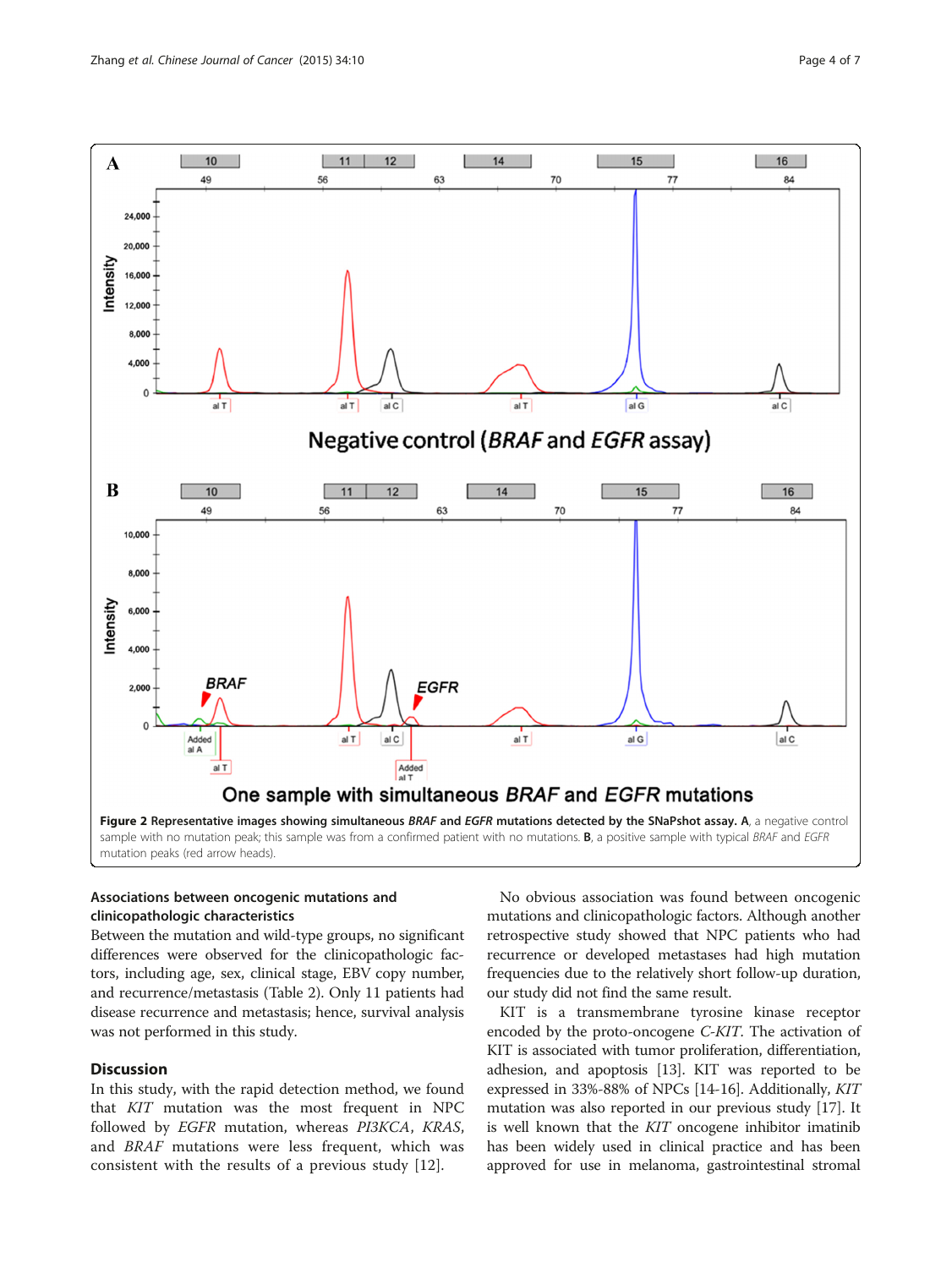| Parameter                |    | Mutation group Wild-type group P |       |
|--------------------------|----|----------------------------------|-------|
| Total                    | 12 | 58                               |       |
| Age (years)              |    |                                  | 0.342 |
| >46                      | 4  | 31                               |       |
| $\leq 46$                | 8  | 27                               |       |
| Sex                      |    |                                  | 0.526 |
| Man                      | 9  | 37                               |       |
| Women                    | 3  | 21                               |       |
| Clinical stage           |    |                                  | 1.00  |
| $ +  $                   | 3  | 13                               |       |
| $III + IV$               | 9  | 45                               |       |
| EBV copy number          |    |                                  | 0.092 |
| >1,000                   | 11 | 38                               |       |
| < 1,000                  | 1  | 20                               |       |
| Recurrence or metastasis |    |                                  | 0.675 |
| Yes                      | 1  | 10                               |       |
| No                       | 11 | 48                               |       |

<span id="page-4-0"></span>Table 2 Associations between oncogenic mutations and clinical characteristics of NPC

The Fisher's exact test was performed in this analysis.

tumor (GIST), and chronic myelogenous leukemia (CML) patients with KIT mutations [[18,19\]](#page-5-0). In our study, a KIT mutation in exon 10 (M541L), which is different than the functional mutations in exon 9 and exon 11 [[20](#page-5-0)], occurred in 10% of NPC patients. However, the KIT (M541L) mutation was considered a gene polymorphism in CML. A myeloid cell line with the KIT (M541L) mutation was sensitive to imatinib in preclinical studies [[21,22](#page-5-0)]. In addition, in previous experiments, imatinib could inhibit the proliferation of NPC cell lines (CEN-1, CNE2, Hone-1 C-666, SUNE-1, and 5-8 F) in a dose-dependent manner [[17](#page-5-0)]. Thus, whether imatinib could be used in NPC patients with *KIT* mutations remains unknown, and further clinical trials are necessary to validate the efficacy of imatinib for treating NPC patients with KIT mutations.

EGFR is also a transmembrane tyrosine kinase receptor. EGFR overexpression in NPC is quite common and has been reported with a prevalence as high as 80% in primary NPC biopsies [[23-25](#page-5-0)]. It has been proven that EGFR overexpression was indicative of poor prognosis and was associated with a low local control rate and short survival [\[26,27\]](#page-5-0). Thus, EGFR is considered an important target in NPC. However, EGFR mutations are reported to have an extremely low prevalence (0-1%) in NPC [\[28,29\]](#page-5-0). In our study, EGFR mutations were detected in 3 (4.3%) patients, all of whom had the T790M mutation in exon 20. In a phase II clinical trial of gefitinib for treating NPC, there was no response. The median progression-free survival (PFS) and OS were 4 and 16 months, respectively [[30\]](#page-5-0). This result could be

explained by the low EGFR mutation rate in NPC. In addition, patients with the T790M mutation showed primary resistance to gefitinib [[31\]](#page-5-0). However, a new generation of EGFR TKIs, including AZD9291 and CO-1686, that target T790M has been recently developed [[32](#page-5-0),[33](#page-5-0)]. Perhaps a small subset of NPC patients could benefit from these new EGFR TKIs.

Phosphatidylinositol 3 kinase (PI3K) is involved in diverse cellular functions, including cell proliferation, differentiation, motility, and survival. The PI3K-AKT pathway plays an important role in different tumor types. Activation of the PI3K pathway is significant in the development of NPC [[34,35\]](#page-5-0). The PI3KCA mutation rate was low. In the present study, only 1 patient (1.4%) had PI3KCA (H1047Y) mutation. The treatment of NPC cells with the PI3K inhibitor LY294002 led to the inhibition of AKT activation [[36](#page-6-0)]. In addition, another inhibitor, MK-2206, which targets AKT, abrogates the AKT signaling [[37](#page-6-0)]. These drugs are currently being evaluated in clinical trials. The PI3K-AKT pathway might be a new target in NPC [[29](#page-5-0)].

The RAS/RAF/ERK pathway, which also plays an important role in tumor development, is downstream of EGFR [[38,39\]](#page-6-0). Previous studies detected no KRAS mutations in NPC specimens or cell lines [\[29](#page-5-0)[,40](#page-6-0)]. In the present study, KRAS mutations were detected in only 1 patient. Mutations of the Ras signaling pathway might lead to cetuximab resistance in NPC [\[41](#page-6-0)]. Furthermore, the BRAF (V600E) mutation was detected in only 1 patient. BRAF mutations were more common in melanoma, and a BRAF inhibitor has been approved for the treatment of melanoma. Although the mutation rate is not high, BRAF is also a candidate biomarker for targeted therapy.

This study has several limitations. First, only 5 oncogenes related to the available targeted drugs were selected in our study. Second, the follow-up duration was short, and survival analysis was not conducted. Third, compared with deep sequencing, the SNaPshot method provides high-throughput data and is less expensive; however, it was not adequate to detect all genes in NPC. Therefore, our team is preparing to conduct whole-genome sequencing for NPC, which might provide more molecular information for NPC in the near future.

#### Conclusions

In our study, we found that 10% of patients with NPC had KIT mutations that were not at the commonly mutated sites. Additionally, other hotspot oncogenic mutations were infrequent in NPC patients from South China. The discovery of new therapeutic targets is underway.

#### Competing interests

The authors declare that they have no competing interests.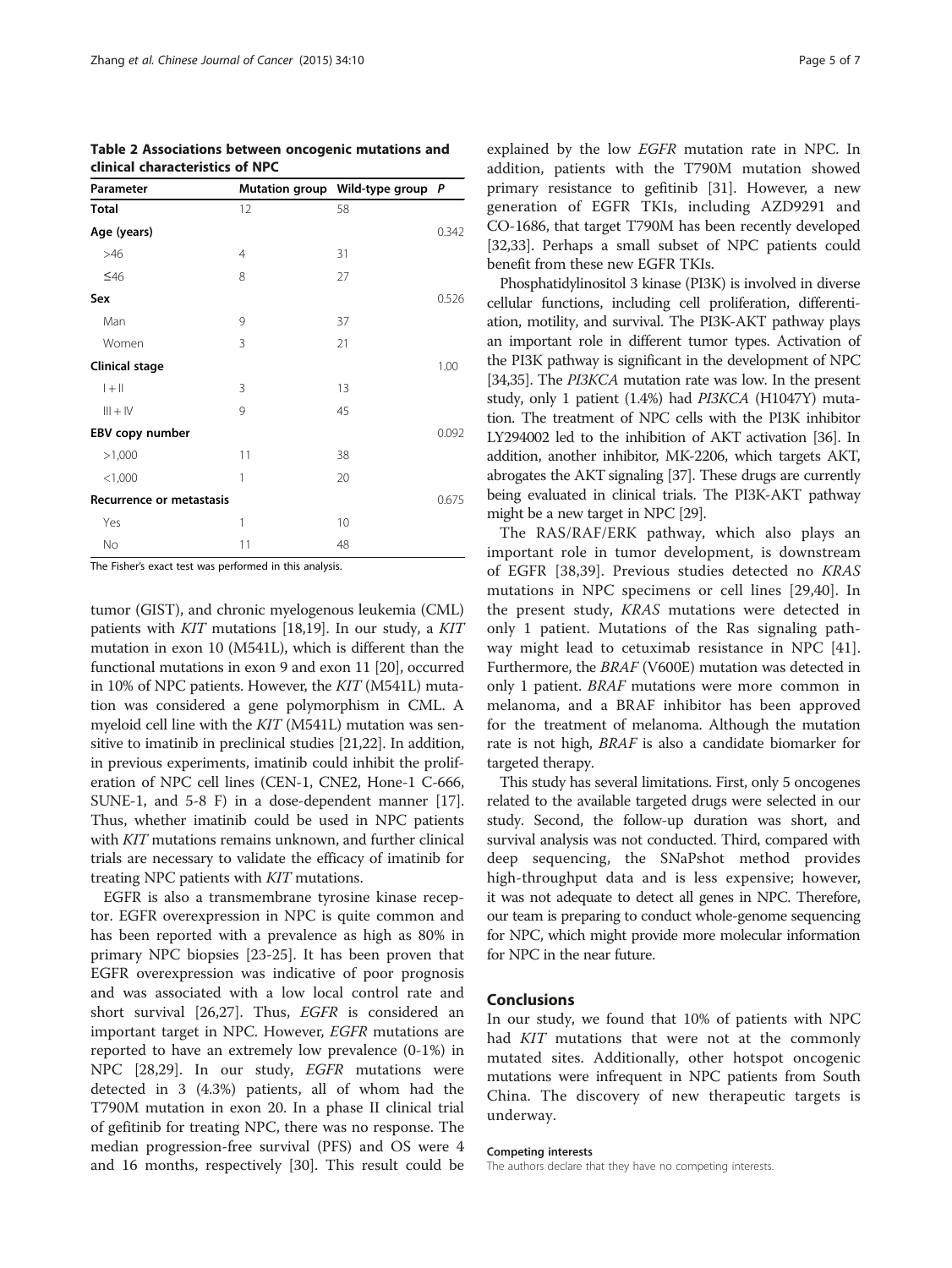#### <span id="page-5-0"></span>Authors' contributions

Conceived and designed the experiments: LZ. Performed the experiments: JWZ, TQ, and SDH. Analyzed the data: JWZ, TQ, and SDH. Contributed clinical sample/materials/analysis tools: JZ, WFF, YYZ, YPY, CX, YH, HYZ, YXM, ZHH, PYH. Wrote the manuscript: JWZ, TQ, and SDH. All authors read and approved the final manuscript.

#### Acknowledgements

This study was supported in part by a grant from the National High Technology Research and Development Program of China (No. 2012AA02A501).

#### Author details

<sup>1</sup>Sun Yat-sen University Cancer Center; State Key Laboratory of Oncology in South China; Collaborative Innovation Center for Cancer Medicine, Guangzhou 510060, Guangdong, P. R. China. <sup>2</sup>Department of Medical Oncology, Sun Yat-sen University Cancer Center, No. 651 Dongfeng Road East, Guangzhou 510060, Guangdong, P. R. China. <sup>3</sup>Department of Nasopharyngeal Carcinoma, Sun Yat-sen University Cancer Center, Guangzhou 510060, Guangdong, P. R. China.

#### Received: 10 October 2014 Accepted: 9 February 2015 Published online: 08 April 2015

#### References

- 1. Chan AT, Gregoire V, Lefebvre JL, Licitra L, Hui EP, Leung SF, et al. Nasopharyngeal cancer: EHNS-ESMO-ESTRO Clinical Practice Guidelines for diagnosis, treatment and follow-up. Ann Oncol. 2012;23:i83–5.
- 2. Cao SM, Simons MJ, Qian CN. The prevalence and prevention of nasopharyngeal carcinoma in China. Chin J Cancer. 2011;30:114–9.
- 3. Ma BB, Hui EP, Chan AT. Systemic approach to improving treatment outcome in nasopharyngeal carcinoma: current and future directions. Cancer Sci. 2008;99:1311–8.
- 4. Xiao WW, Huang SM, Han F, Wu SX, Lu LX, Lin CG, et al. Local control, survival, and late toxicities of locally advanced nasopharyngeal carcinoma treated by simultaneous modulated accelerated radiotherapy combined with cisplatin concurrent chemotherapy: long-term results of a phase 2 study. Cancer. 2011;117:1874–83.
- Ma BB, Kam MK, Leung SF, Hui EP, King AD, Chan SL, et al. A phase II study of concurrent cetuximab-cisplatin and intensity-modulated radiotherapy in locoregionally advanced nasopharyngeal carcinoma. Ann Oncol. 2012;23:1287–92.
- 6. Lee NY, Zhang Q, Pfister DG, Kim J, Garden AS, Mechalakos J, et al. Addition of bevacizumab to standard chemoradiation for locoregionally advanced nasopharyngeal carcinoma (RTOG 0615): a phase 2 multi-institutional trial. Lancet Oncol. 2012;13:172–80.
- Xue C, Huang Y, Huang PY, Yu QT, Pan JJ, Liu LZ, et al. Phase II study of sorafenib in combination with cisplatin and 5-fluorouracil to treat recurrent or metastatic nasopharyngeal carcinoma. Ann Oncol. 2013;24:1055–61.
- 8. Cho W, Ziogas DE, Katsios C, Roukos DH. Emerging personalized oncology: sequencing and systems strategies. Future Oncol. 2012;8:637–41.
- 9. Hu C, Wei W, Chen X, Woodman CB, Yao Y, Nicholls JM, et al. A global view of the oncogenic landscape in nasopharyngeal carcinoma: an integrated analysis at the genetic and expression levels. PLoS One. 2012;7:e41055.
- 10. Di Fiore F, Blanchard F, Charbonnier F, Le Pessot F, Lamy A, Galais MP, et al. Clinical relevance of KRAS mutation detection in metastatic colorectal cancer treated by Cetuximab plus chemotherapy. Br J Cancer. 2007;96:1166–9.
- 11. Magnin S, Viel E, Baraquin A, Valmary-Degano S, Kantelip B, Pretet JL, et al. A multiplex SNaPshot assay as a rapid method for detecting KRAS and BRAF mutations in advanced colorectal cancers. J Mol Diagn. 2011;13:485–92.
- 12. Jiang N, Liu N, Yang F, Zhou Q, Cui R, Jiang W, et al. Hotspot mutations in common oncogenes are infrequent in nasopharyngeal carcinoma. Oncol Rep. 2014;32:1661–9.
- 13. Izquierdo MA, Van der Valk P, Van Ark-Otte J, Rubio G, Germa-Lluch JR, Ueda R, et al. Differential expression of the c-kit proto-oncogene in germ cell tumours. J Pathol. 1995;177:253–8.
- 14. Bar-Sela G, Kuten A, Ben-Eliezer S, Gov-Ari E, Ben-Izhak O. Expression of HER2 and C-KIT in nasopharyngeal carcinoma: implications for a new therapeutic approach. Mod Pathol. 2003;16:1035–40.
- 15. Sheu LF, Lee WC, Lee HS, Kao WY, Chen A. Co-expression of c-kit and stem cell factor in primary and metastatic nasopharyngeal carcinomas and nasopharyngeal epithelium. J Pathol. 2005;207:216–23.
- 16. Bar-Sela G, Ben AM, Sabo E, Kuten A, Minkov I, Ben-Izhak O. Pediatric nasopharyngeal carcinoma: better prognosis and increased c-Kit expression as compared to adults. Pediatr Blood Cancer. 2005;45:291–7.
- 17. Huang PY, Hong MH, Zhang X, Mai HQ, Luo DH, Zhang L. C-KIT overexpression and mutation in nasopharyngeal carcinoma cell lines and reactivity of Imatinib on these cell lines. Chin J Cancer. 2010;29:131–5.
- 18. Nishida T, Shirao K, Sawaki A, Koseki M, Okamura T, Ohtsu A, et al. Efficacy and safety profile of imatinib mesylate (ST1571) in Japanese patients with advanced gastrointestinal stromal tumors: a phase II study (STI571B1202). Int J Clin Oncol. 2008;13:244–51.
- 19. Demetri GD, von Mehren M, Blanke CD, Van den Abbeele AD, Eisenberg B, Roberts PJ, et al. Efficacy and safety of imatinib mesylate in advanced gastrointestinal stromal tumors. N Engl J Med. 2002;347:472–80.
- 20. Cancer Genome Atlas Research Network. Kinase mutations and imatinib response in patients with metastatic gastrointestinal stromal tumor. Nature. 2003;21:4342–9.
- 21. Inokuchi K, Yamaguchi H, Tarusawa M, Futaki M, Hanawa H, Tanosaki S, et al. Abnormality of c-kit oncoprotein in certain patients with chronic myelogenous leukemia–potential clinical significance. Leukemia. 2002;16:170–7.
- 22. Foster R, Byrnes E, Meldrum C, Griffith R, Ross G, Upjohn E, et al. Association of paediatric mastocytosis with a polymorphism resulting in an amino acid substitution (M541L) in the transmembrane domain of c-KIT. Br J Dermatol. 2008;159:1160–9.
- 23. Chua DT, Nicholls JM, Sham JS, Au GK. Prognostic value of epidermal growth factor receptor expression in patients with advanced stage nasopharyngeal carcinoma treated with induction chemotherapy and radiotherapy. Int J Radiat Oncol Biol Phys. 2004;59:11–20.
- 24. Pan J, Kong L, Lin S, Chen G, Chen Q, Lu JJ. The clinical significance of coexpression of cyclooxygenases-2, vascular endothelial growth factors, and epidermal growth factor receptor in nasopharyngeal carcinoma. Laryngoscope. 2008;118:1970–5.
- 25. Soo R, Putti T, Tao Q, Goh BC, Lee KH, Kwok-Seng L, et al. Overexpression of cyclooxygenase-2 in nasopharyngeal carcinoma and association with epidermal growth factor receptor expression. Arch Otolaryngol Head Neck Surg. 2005;131:147–52.
- 26. Ma BB, Poon TC, To KF, Zee B, Mo FK, Chan CM, et al. Prognostic significance of tumor angiogenesis, Ki 67, p53 oncoprotein, epidermal growth factor receptor and HER2 receptor protein expression in undifferentiated nasopharyngeal carcinoma–a prospective study. Head Neck. 2003;25:864–72.
- 27. Pan J, Tang T, Xu L, Lu JJ, Lin S, Qiu S, et al. Prognostic significance of expression of cyclooxygenase-2, vascular endothelial growth factor, and epidermal growth factor receptor in nasopharyngeal carcinoma. Head Neck. 2013;35:238–47.
- 28. Lee SC, Lim SG, Soo R, Hsieh WS, Guo JY, Putti T, et al. Lack of somatic mutations in EGFR tyrosine kinase domain in hepatocellular and nasopharyngeal carcinoma. Pharmacogenet Genomics. 2006;16:73–4.
- 29. Zhang ZC, Fu S, Wang F, Wang HY, Zeng YX, Shao JY. Oncogene mutational profile in nasopharyngeal carcinoma. Onco Targets Ther. 2014;7:457–67.
- 30. Chua DT, Wei WI, Wong MP, Sham JS, Nicholls J, Au GK. Phase II study of gefitinib for the treatment of recurrent and metastatic nasopharyngeal carcinoma. Head Neck. 2008;30:863–7.
- 31. Lin L, Bivona TG. Mechanisms of resistance to epidermal growth factor receptor inhibitors and novel therapeutic strategies to overcome resistance in NSCLC patients. Chemother Res Pract. 2012;2012:817297.
- 32. Janne PA, Ramalingam SS, Yang JC-H, Ahn M-J, Kim D-W, Kim S-W, et al. Clinical activity of the mutant-selective EGFR inhibitor AZD9291 in patients (pts) with EGFR inhibitor-resistant non-small cell lung cancer (NSCLC). J Clin Oncol. 2014;32:5s. suppl; abstr 8009^).
- 33. Sequist LV, Soria J-C, Gadgeel SM, Wakelee HA, Camidge DR, Varga A, et al. First-in-human evaluation of CO-1686, an irreversible, highly selective tyrosine kinase inhibitor of mutations of EGFR (activating and T790M). J Clin Oncol. 2014;32:5s. suppl; abstr 8010^.
- 34. Mendoza MC, Er EE, Blenis J. The Ras-ERK and PI3K-mTOR pathways: cross-talk and compensation. Trends Biochem Sci. 2011;36:320–8.
- 35. Fendri A, Khabir A, Mnejja W, Sellami-Boudawara T, Daoud J, Frikha M, et al. PIK3CA amplification is predictive of poor prognosis in Tunisian patients with nasopharyngeal carcinoma. Cancer Sci. 2009;100:2034–9.